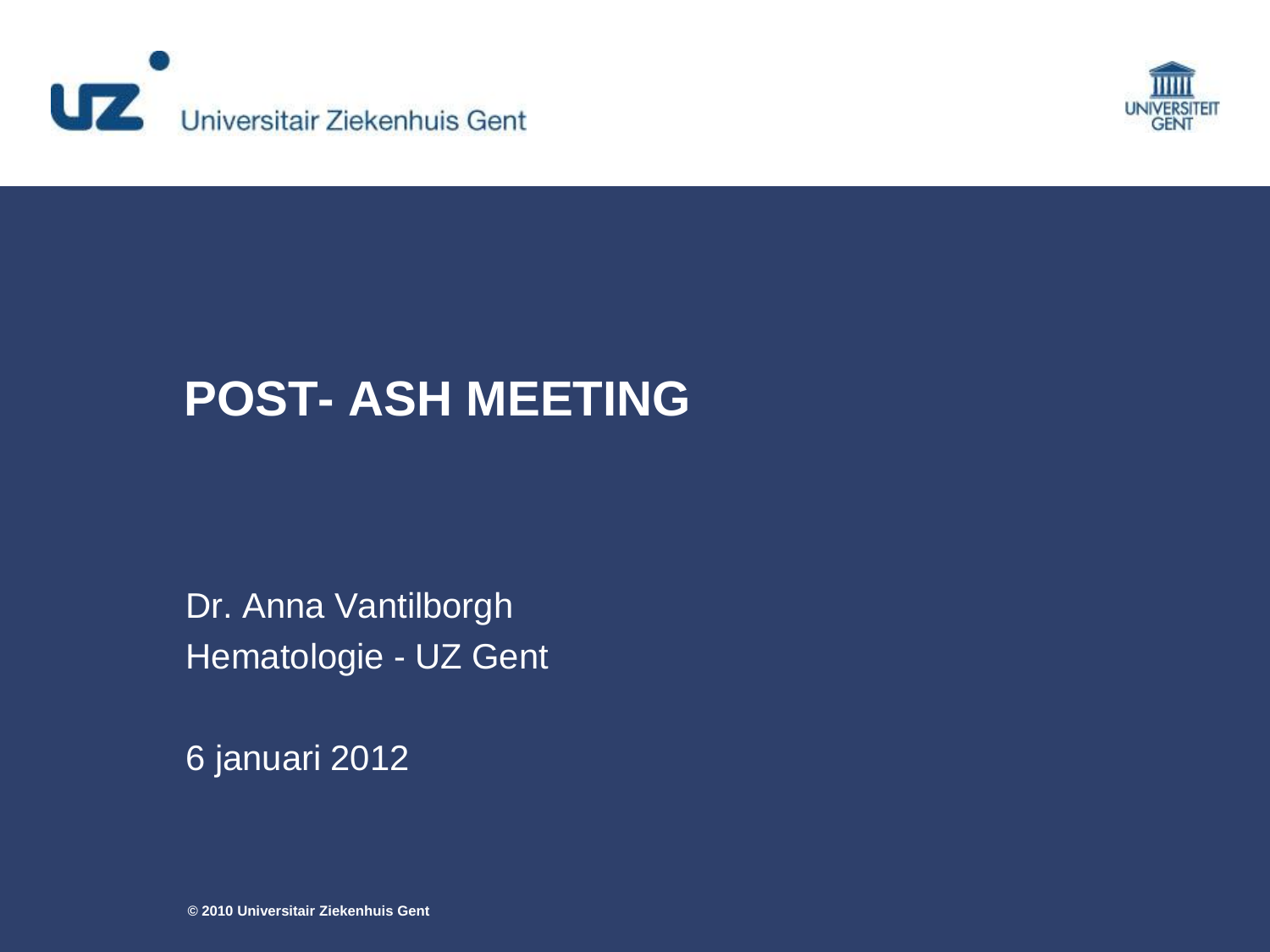



## **PLATELETS AND COAGULATION**

### **I. Thrombosis** €

- **o** IA. New anti-aggregant drugs
- IB. New anticoagulant drugs

### **II. Hemostasis** ဓ

- Gene therapy : viral vector  $\rightarrow$  production of clotting factor
- Identification of agents that increase expression or  $\bullet$ stimulate release of coagulation proteins
- **•** Emerging non peptide molecules that affect hemostasis
- Bio-engineering strategies to modify hemostatic proteins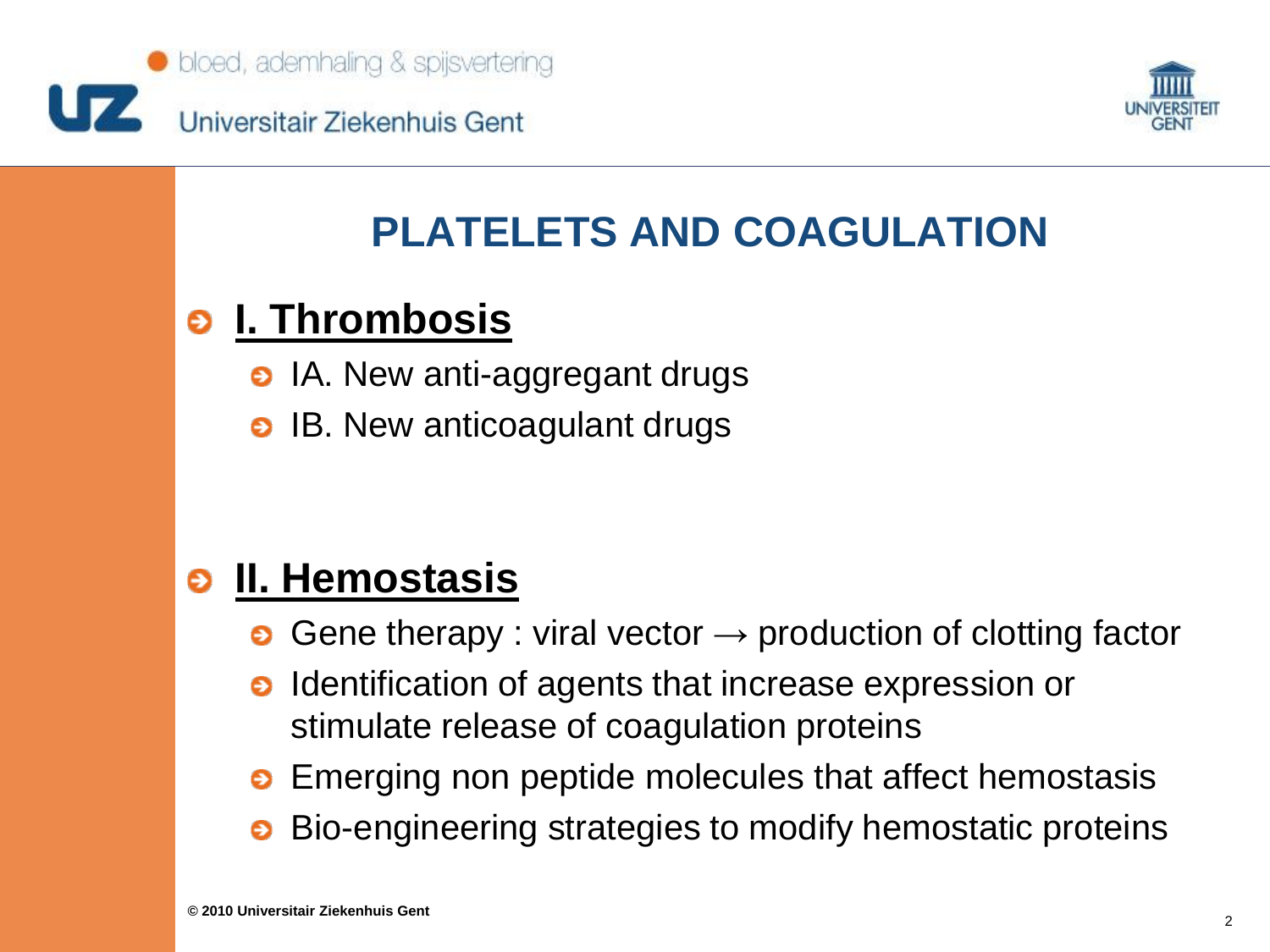



# **IA. New anti-aggregant drugs**

- **elinogrel**  $\bullet$
- **vorapaxar** €
- **atopaxar** €
- **rutin** $\bullet$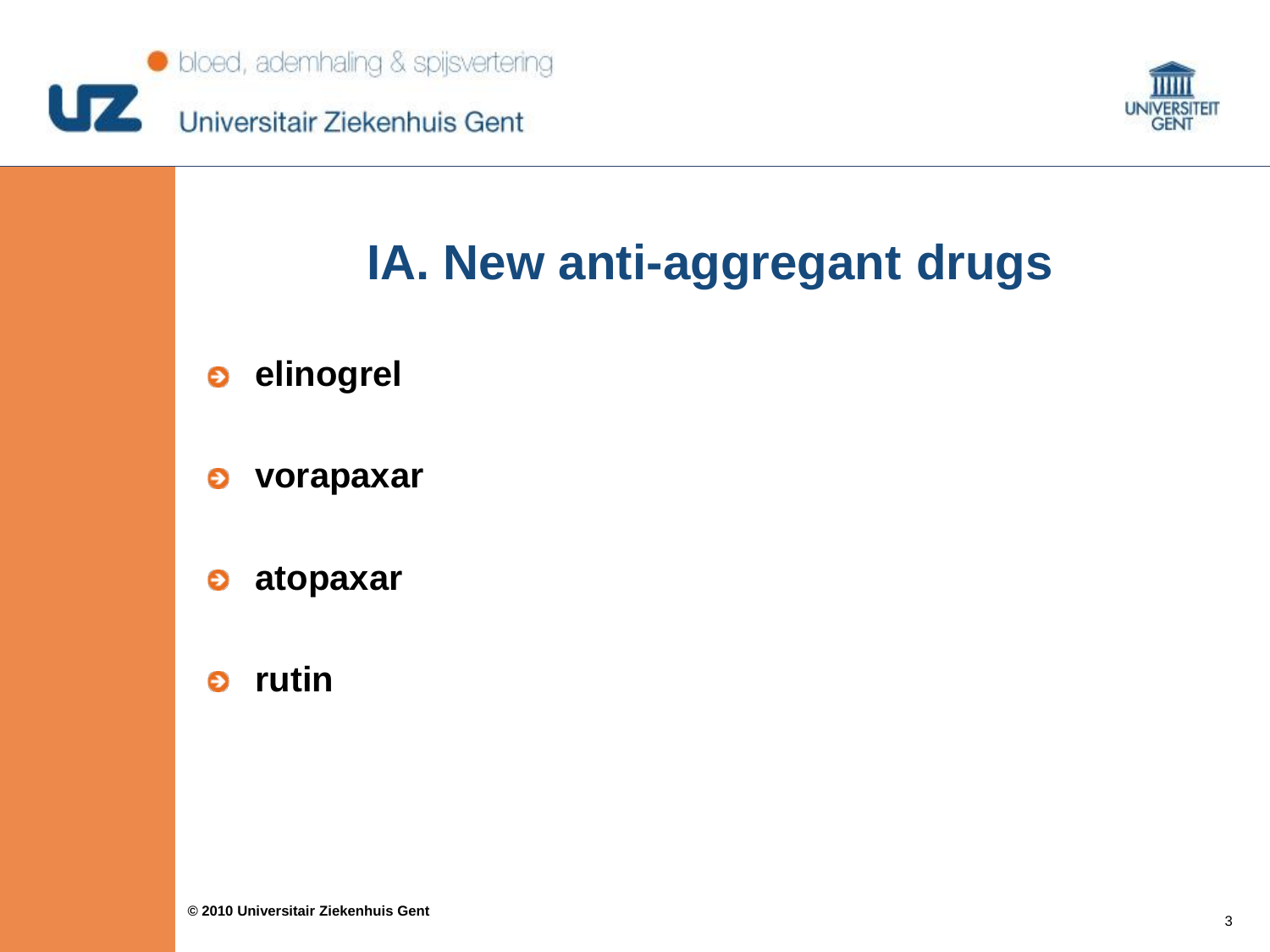



# **elinogrel**

### **Mechanism of action** Θ

• reversible inhibition of P2Y12 receptor

### **Structure** Θ

**o** quinazoline-2,4-dione

### **Route of administration** Θ

o oral and intravenous

### **Stage of development**

 $\bullet$  fase II trial = INNOVATE-PCI  $\rightarrow$  fase III trial starting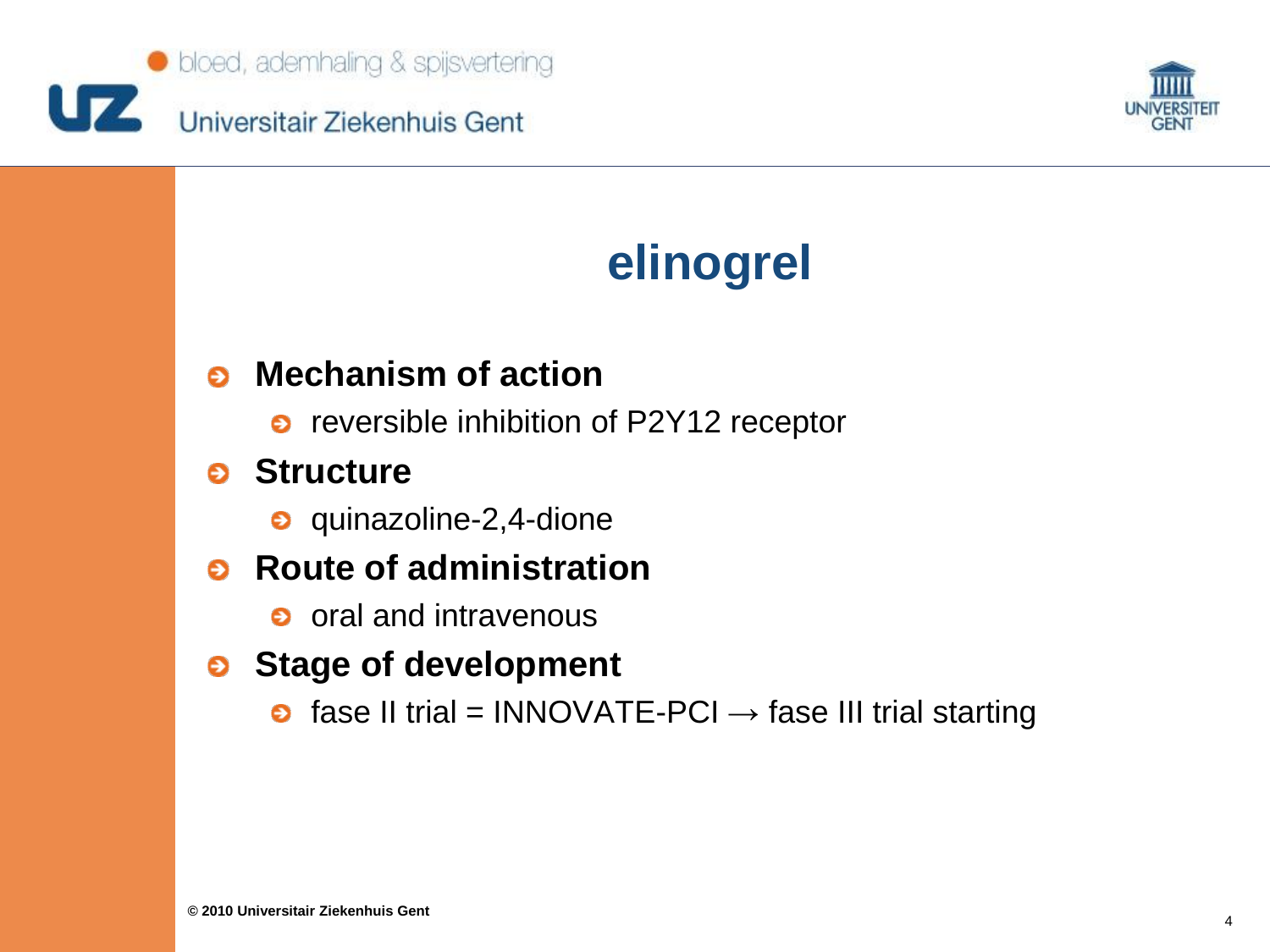



## **PAR (protease activated receptor) antagonist**

- **Thrombin is a potent activator of human platelets via**   $\bullet$ **action on two platelet surface G-protein coupled receptors PAR 1 and PAR 4**
- **PAR 1- and PAR 4-antagonists are therefore inhibitors of thrombin-induced platelet activation; but they do not affect thrombine-induced cleavage of fibrinogen**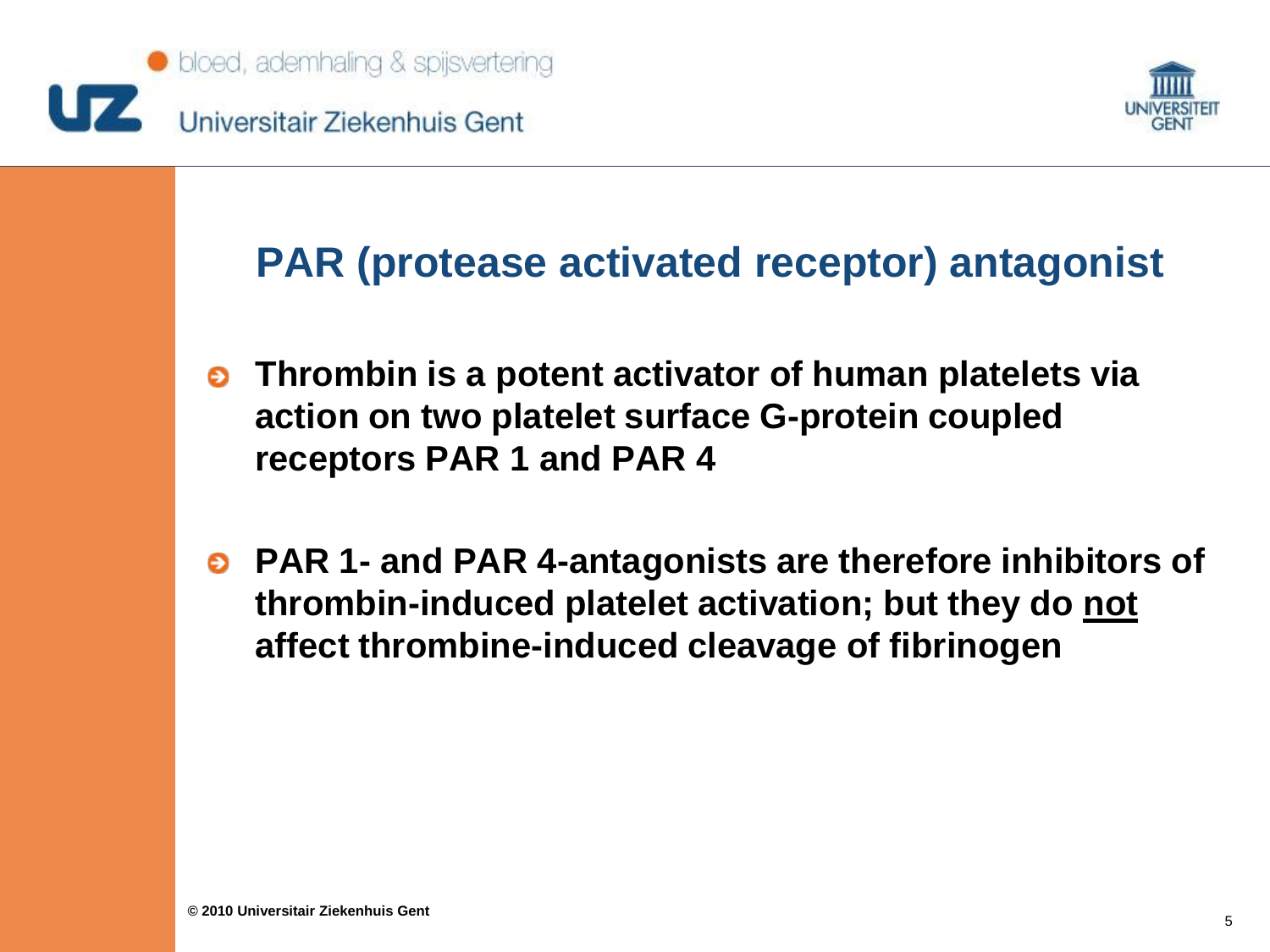



# **SCH 530348 = vorapaxar**

### **Mechanism of action** Θ

**o** reversible PAR1 inhibition

### **Structure**

**●** tricyclic 3-phenylpiridine analog of himbacine

### **Route of administration** Θ

**e** per os

#### **Stage of development** €

**o** fase III trial (TRA-CER, TRA 2P-TIMI 50 : stop 1 of 3 arms due to excessive intracranial hemorrhage in patients with history of ischemic stroke) // Ticocci et al, NEJM 23 nov 2011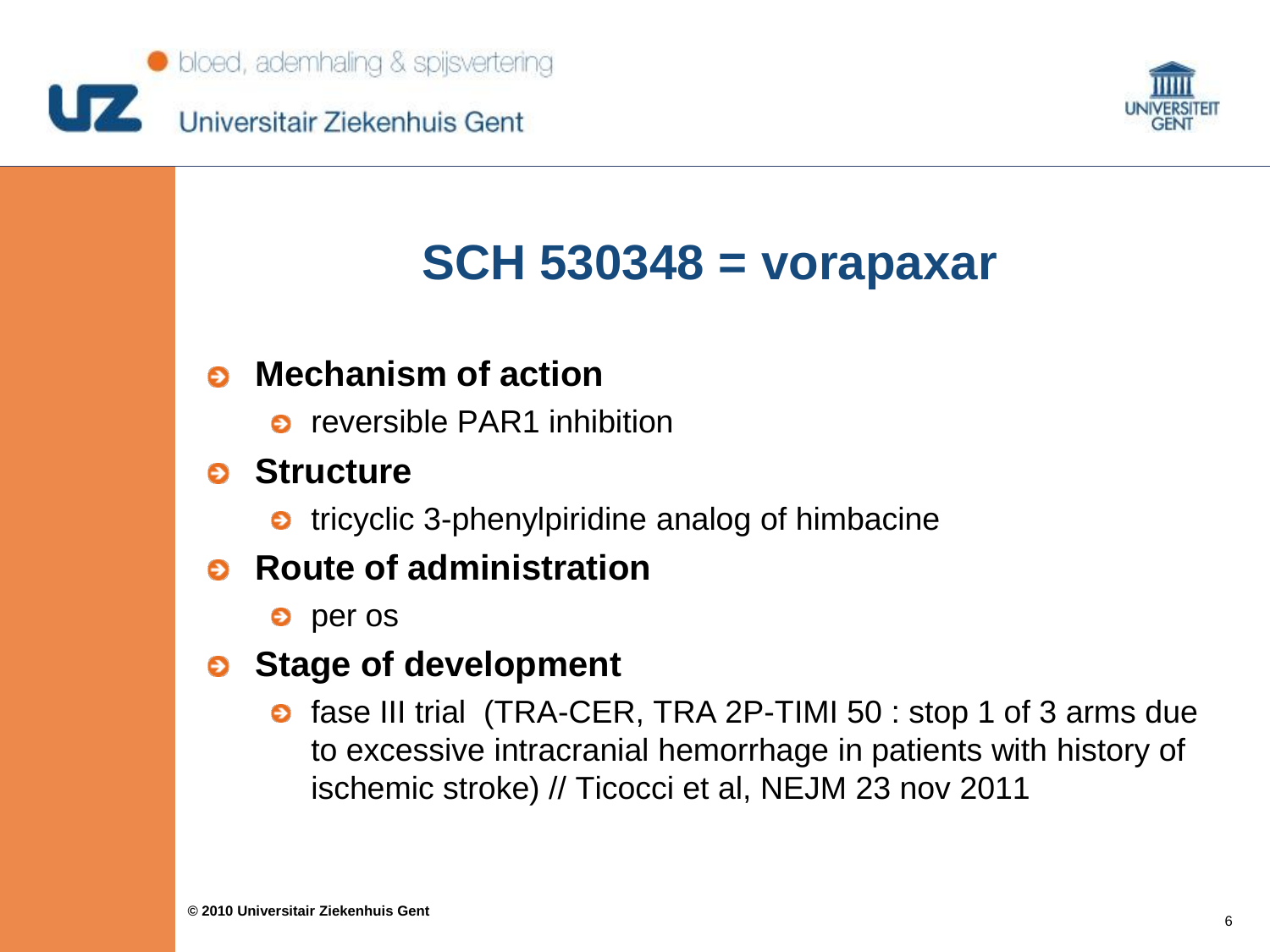



# **E5555 = atopaxar**

### **Mechanism of action** Θ

**o** reversible PAR1 inhibition

#### **Structure** Θ

• 2-iminopyrrolidine antagonist

### **Route of administration** Θ

**e** per os

### **Stage of development**

**o** fase II trial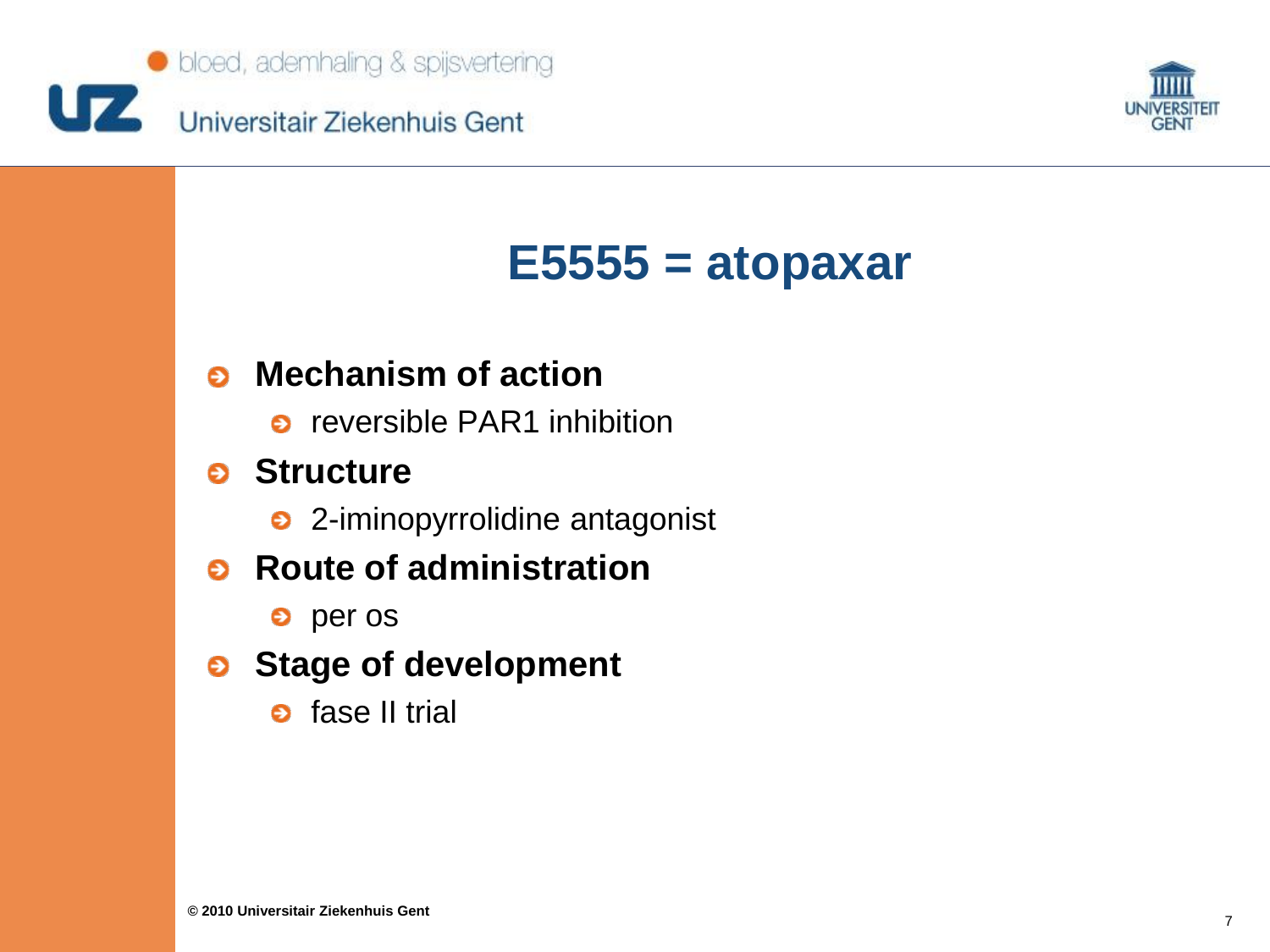



## **rutin**

### **Mechanism of action** Θ

**o** reversible PAR4 inhibition

#### **Structure** Θ

**o** quercetin rutinoside (flavonoid family)

#### **Route of administration** Θ

**e** po and IV

### **Stage of development**

o preclinical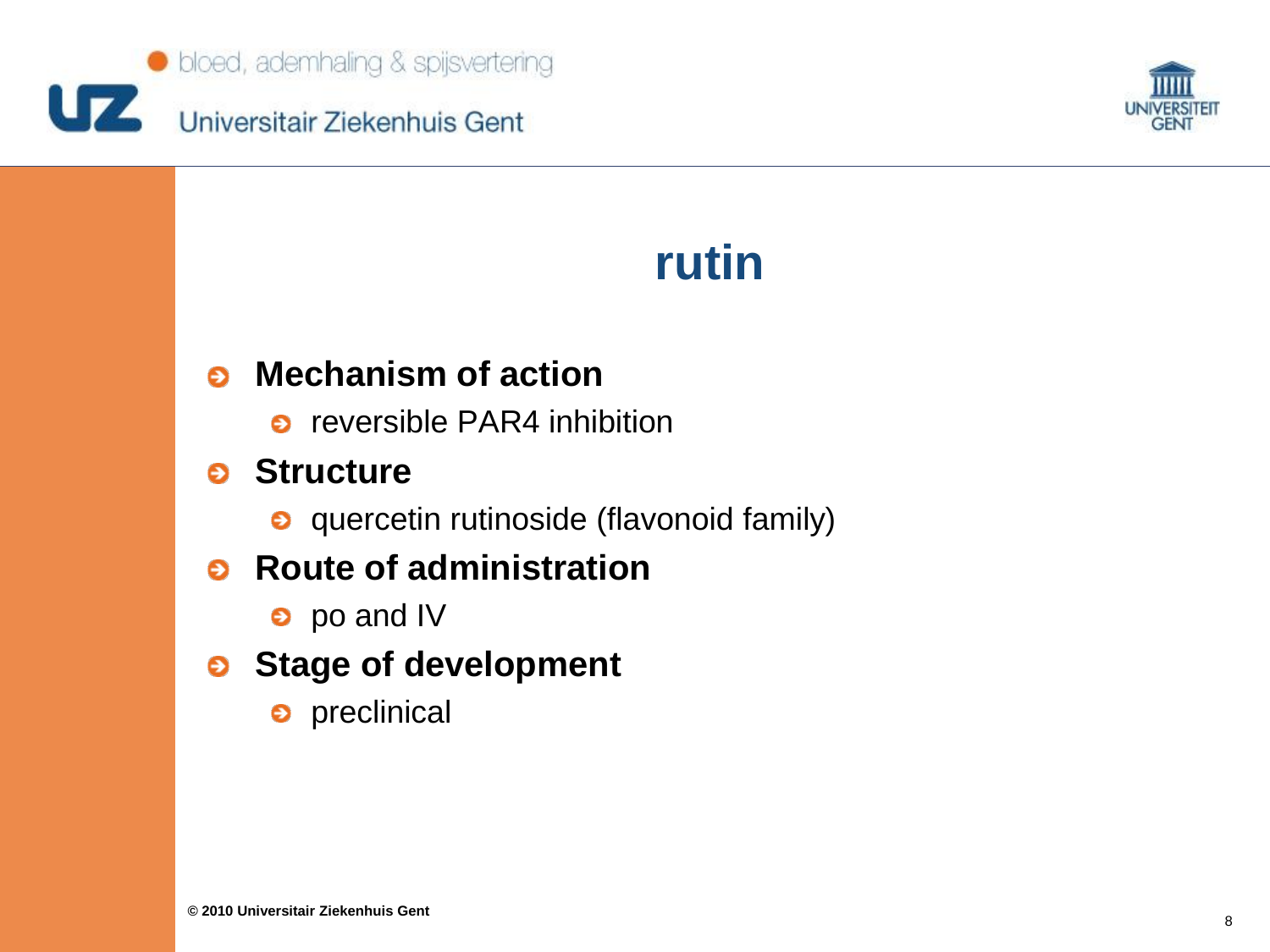



# **IB. New anticoagulant drugs**

- **semuloparine**  $\bullet$
- **edoxaban**  $\bullet$
- **ISIS-FXI** $\bullet$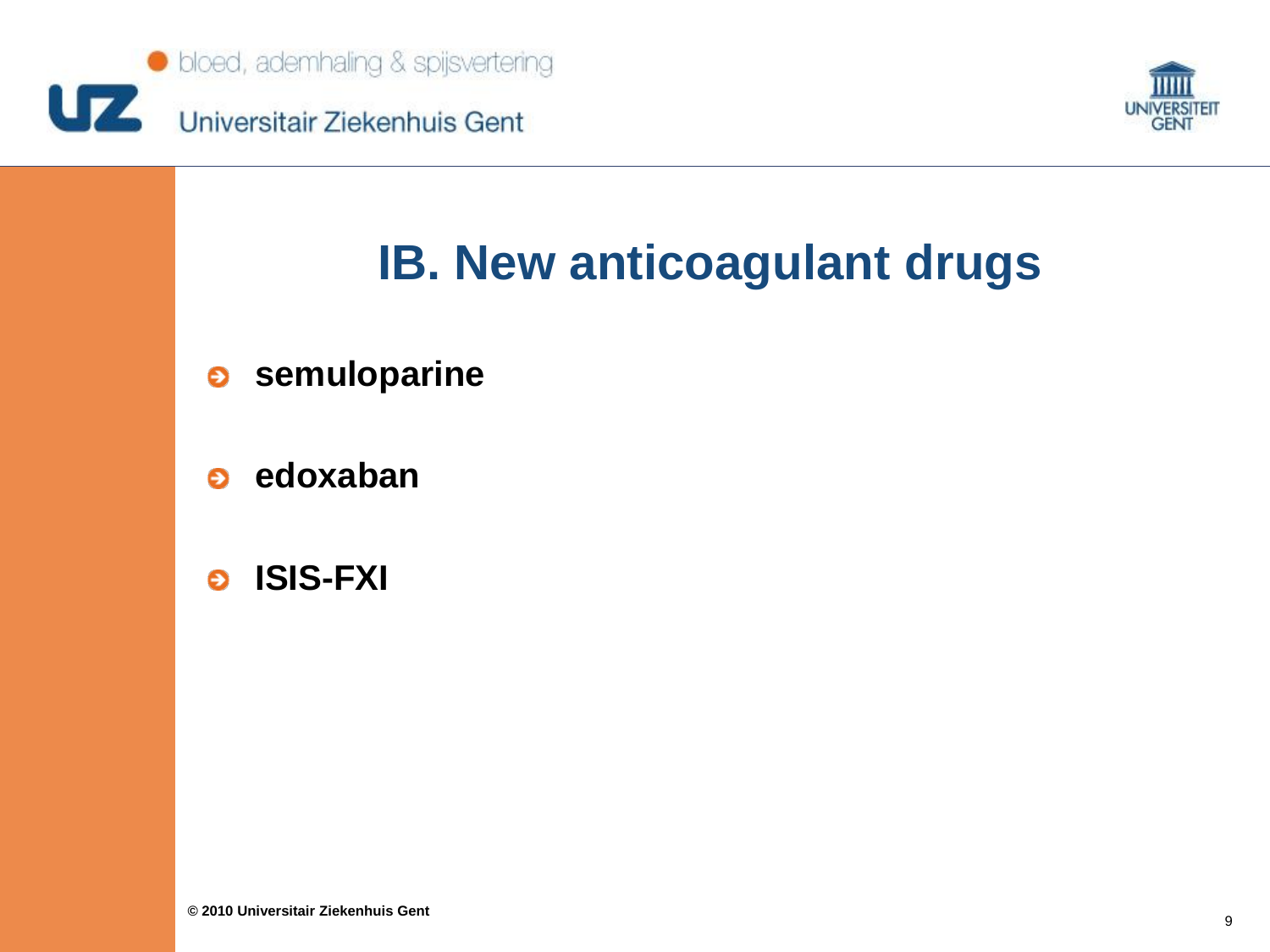



## **semuloparine**

- **ULMWH = ultra low molecular weight heparin**
- **Anti-Xa activity >> anti-IIa activity** €
- **Renal excretion** Θ
- **Subcutaneous administration** ๑
- **Advantages** ⊖
	- $\bullet$  Half-life = 17 hours (once daily dosing)
	- Rapid onset of action : Cmax reached after 3 hours
- **SAVE-ONCO trial : 1,2% VTE vs. control 3,4 %; but no difference in mortality due to VTE**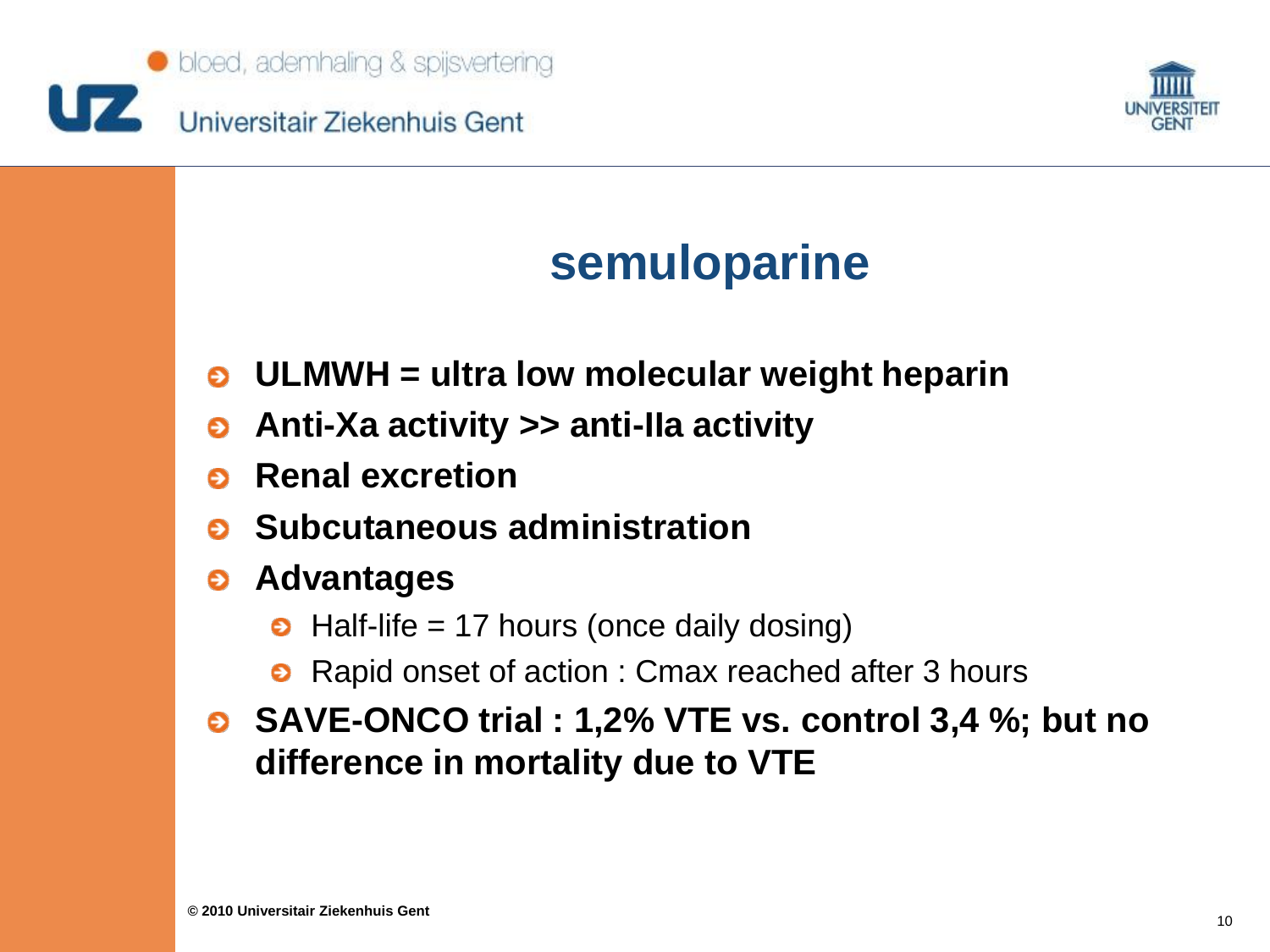

![](_page_10_Picture_1.jpeg)

## **edoxaban**

- **Anti-Xa activity**  $\bullet$
- **Oral administration** Θ
- **62% bio-availability** ⊖
- **Rapid onset of action**  $\bullet$
- **Half-life = 8 to 10 hours** Θ
- **STARS E-III + STARS J-V trial (dubbelblind dubbel-**⊖ **dummy edoxaban 30 mg po versus enoxaparin 2 \* 20 mg/d SC) : less VTE, no excess bleeding**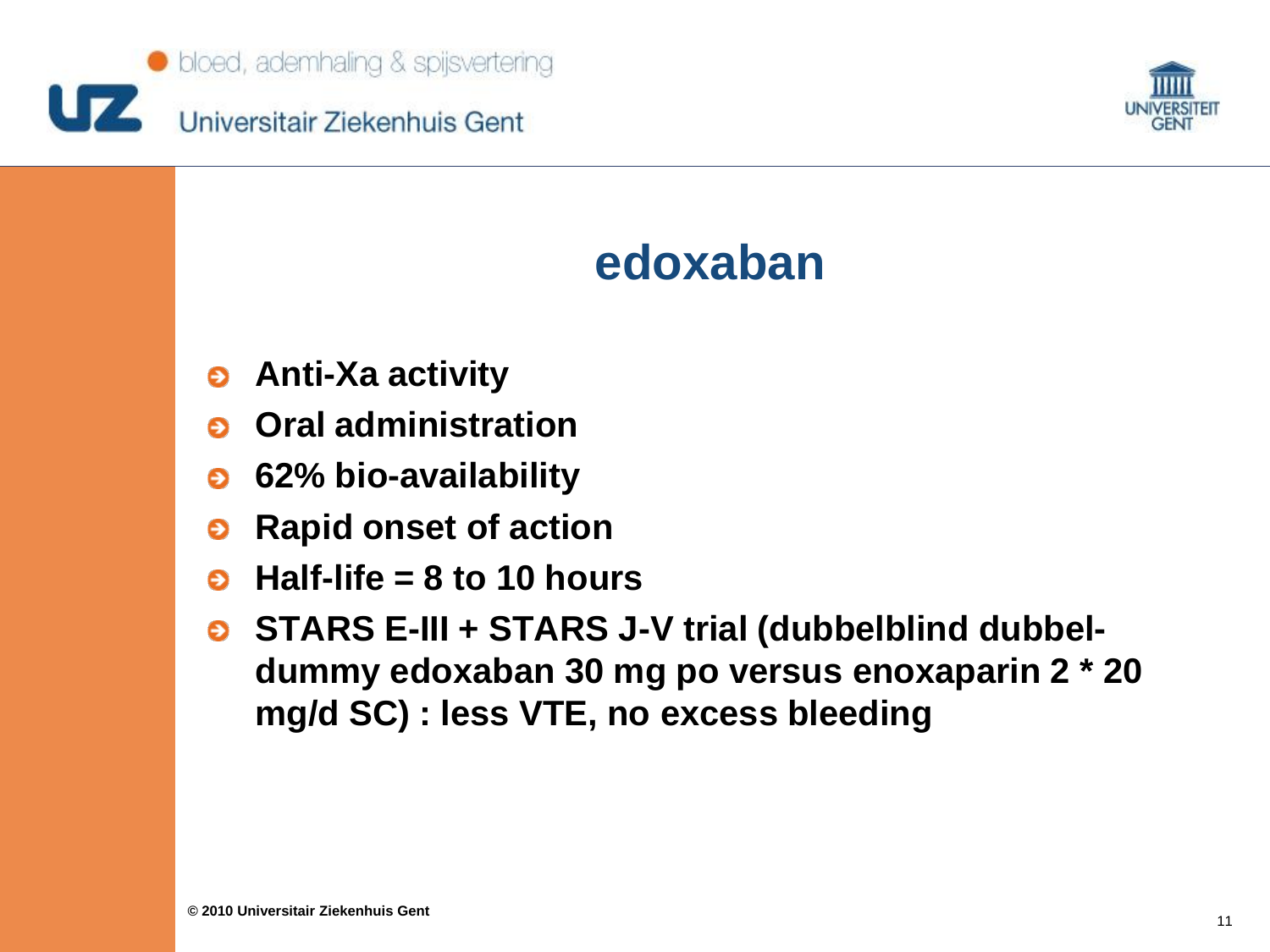![](_page_11_Picture_0.jpeg)

![](_page_11_Picture_1.jpeg)

# **ISIS-FXI RX**

- **Antisense inhibitor of F XI** Θ
- **Target = mRNA (intranuclear)** €
- **20 base single strand inhibits transcription and blocks**  € **protein production**
- **Slow onset of action = 14 days**
- **Half-life = 20 days (dosing every other week)** ⊖
- **No limitation in renal of hepatic failure**  $\bullet$
- **No drug-drug interaction** ๑
- **Fase II trial**Θ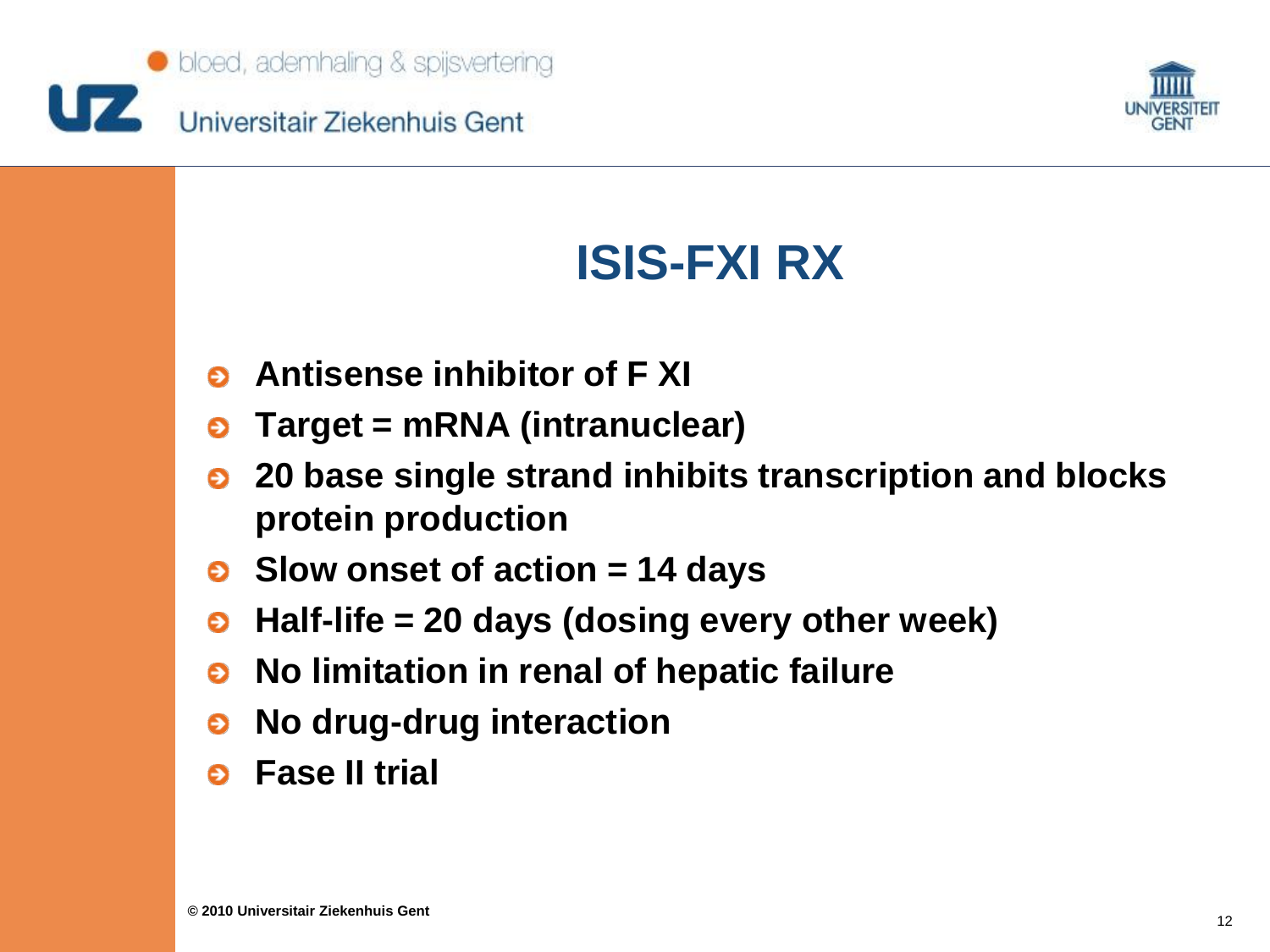![](_page_12_Picture_0.jpeg)

![](_page_12_Picture_1.jpeg)

# **II. Hemostatic drugs**

- 1. Gene therapy : viral vector  $\rightarrow$  production of clotting factor
- 2. Identification of agents that increase expression or stimulate release of coagulation proteins
- 3. Emerging non peptide molecules that affect hemostasis
- 4. Bio-engineering strategies to modify hemostatic proteins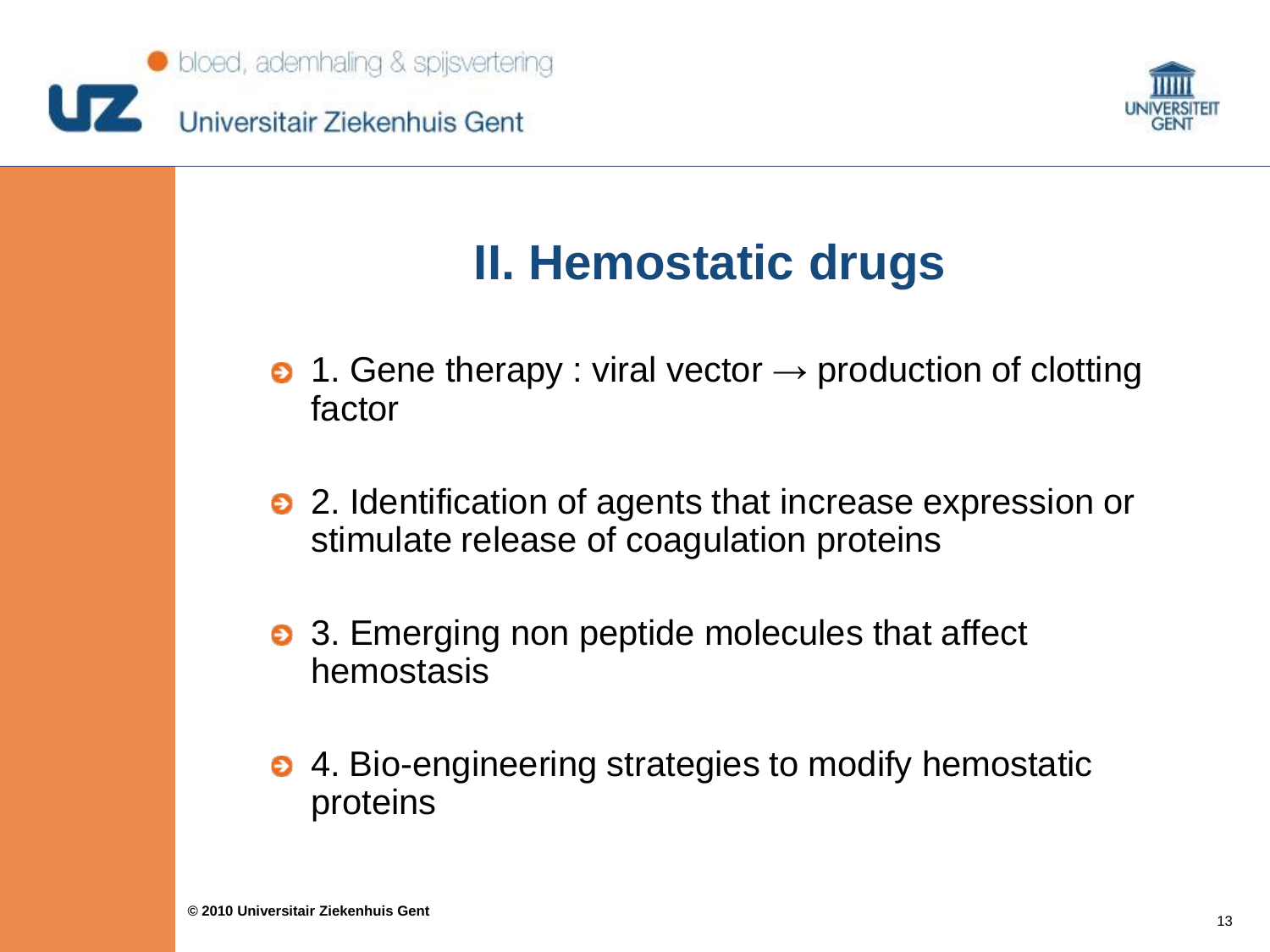![](_page_13_Picture_0.jpeg)

![](_page_13_Picture_1.jpeg)

## **1. Gene therapy**

- **viral vector = serotype-8-pseudotyped self-**⊖ **complementary adenovirus-associated virus (AAV)**
- **production of codon-optimized factor IX** €
- **FU : 6 - 16 months**
- **6 patients with severe hemophilia B** €
- **3 cohorts = high, intermediate or low dose viral vector**   $\bullet$ **(all without immunosuppressive therapy)**
- **e** level of factor IX activity 2 to 11%
- **4 could stop profylaxis and 2 were able to increase**   $\bullet$ **interval between injections (still need for clotting factor in case of bleeding and/or surgery)**

<sup>14</sup> **© 2010 Universitair Ziekenhuis Gent** NEJM. Dec 2011;365:2357-2365Amit C. Nathwani, Edward GD Tuddenham, et al.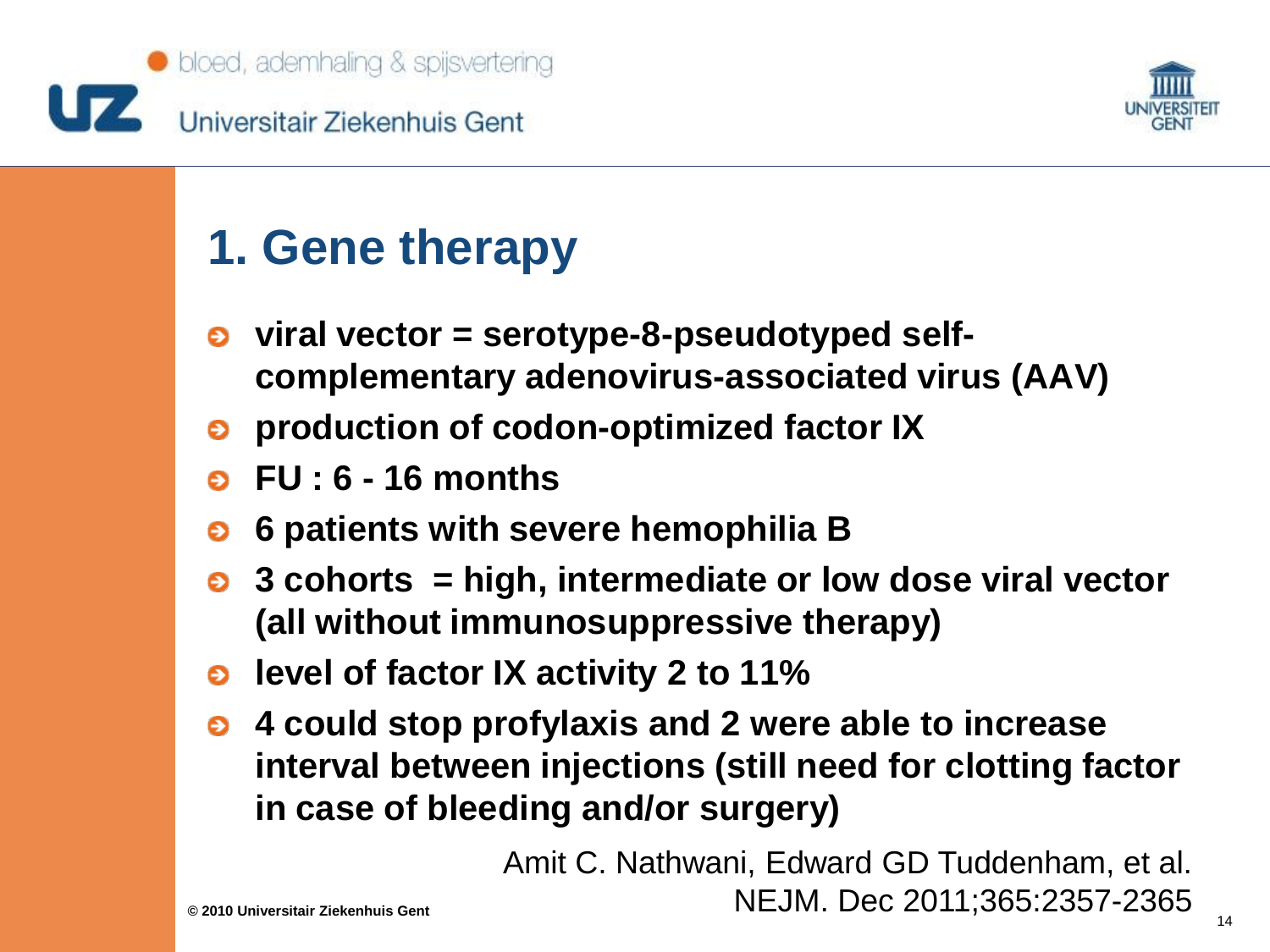![](_page_14_Picture_0.jpeg)

![](_page_14_Picture_1.jpeg)

### **2. Identification of agents that increase expression or stimulate release of coagulation proteins**

### **Interleukin-11** Θ

- Increases plasma levels of VWF and FVIII  $\bullet$
- Gradual and sustained elevation (opposite to DDAVP)  $\bullet$
- DDAVP releasable pool unaffected  $\bullet$
- $\bullet$  Fase II trial using rhIL-11 = Neumega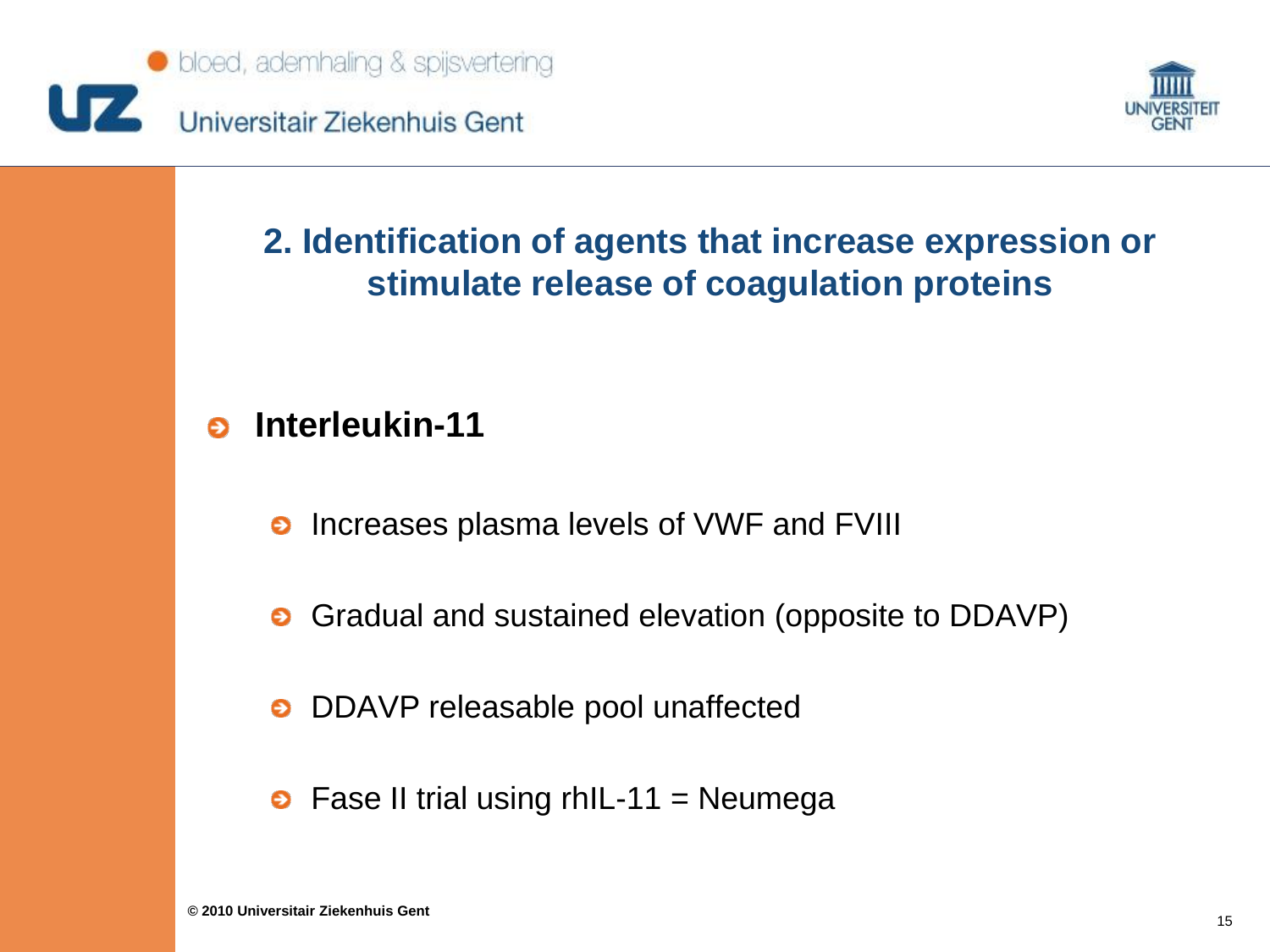![](_page_15_Picture_0.jpeg)

![](_page_15_Picture_1.jpeg)

### **3. Emerging non peptide molecules that affect hemostasis**

- **3.1 Fucoidans (NASP)**
- **3.2 Small molecule-induced read-through of nonsense mutations**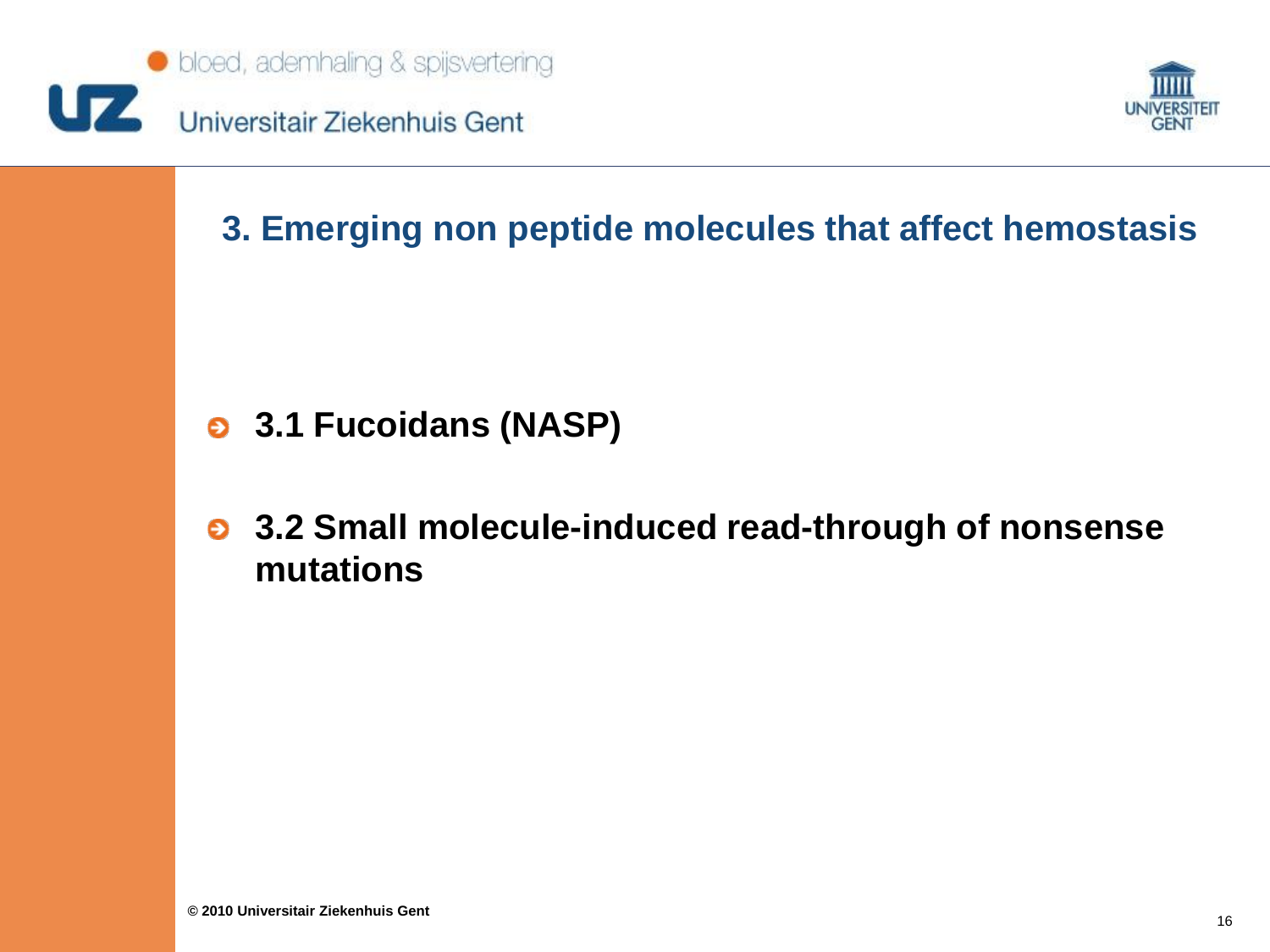![](_page_16_Picture_0.jpeg)

![](_page_16_Picture_1.jpeg)

## **3.1 Fucoidans = NASP (non-anticoagulantsulfated polysaccharides)**

### **Structure**

• Heterogeneously sized, strongly anionic compounds with a fucose backbone derived from brown seaweed (e.g. AV513)

## **Mechanism of action**

**•** Anti TFPI activity

### **Potential strenghts**

- **o** Oral or subcutaneous administration
- Reduce dependence on clotting factor concentrate

## **Potential limitations**

• May exert paradoxal anticoagulant effect at higher doses

## **Stage of development**

• Preclinical (mice and dogs)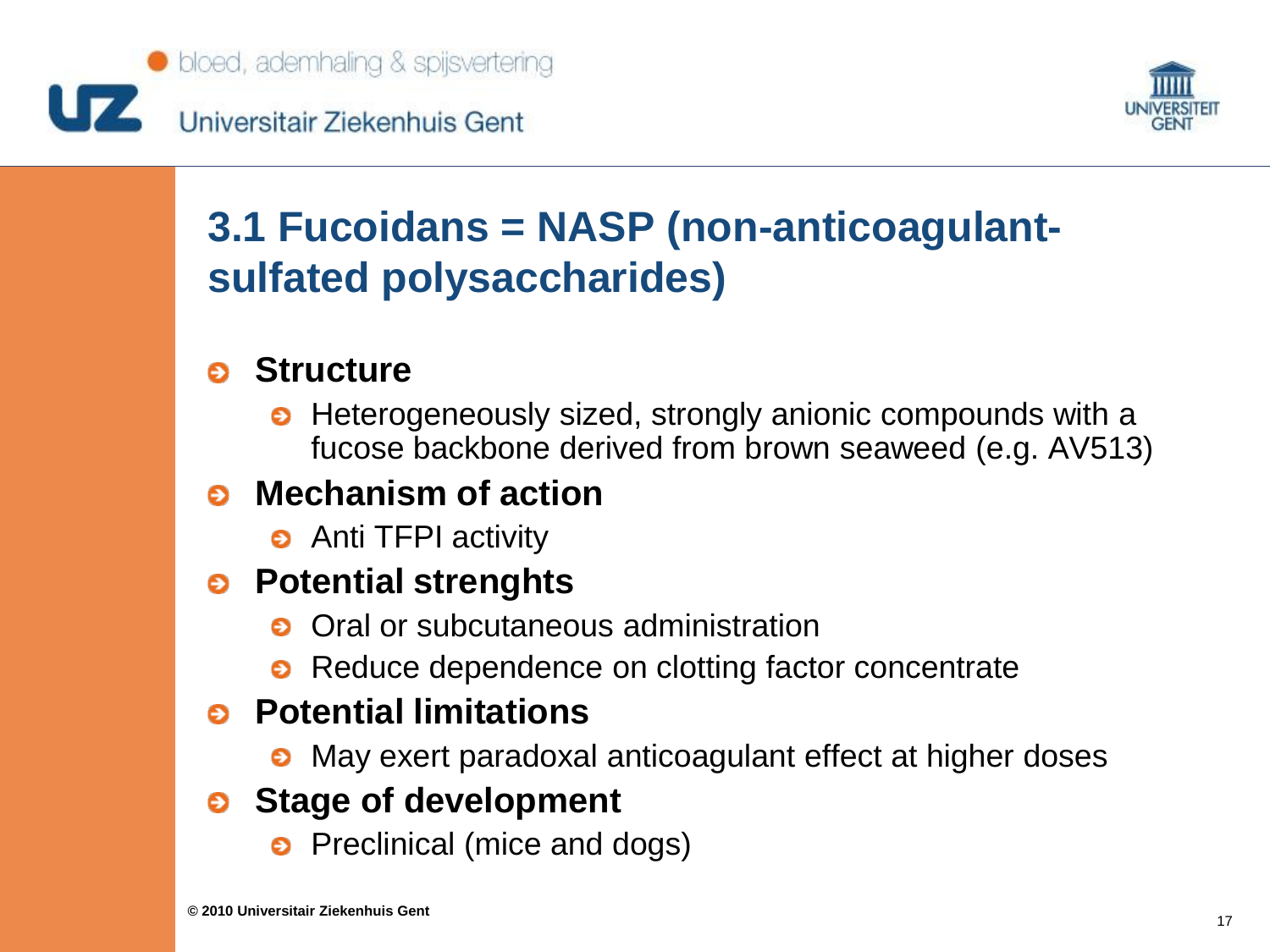![](_page_17_Picture_0.jpeg)

![](_page_17_Picture_1.jpeg)

## **3.2 Small molecule-induced read-through of nonsense mutations**

#### **Mechanisme of action** Θ

Dose dependent read-through of UGA / UAA / UGA nonsense mutation  $\bullet$ 

#### **Structure** Θ

 $\bullet$  PTC124 = oxidiazole linked to flurobenzene and benzoic acid ring

#### **Potential strenghts** ⊖

- Oral or subcutaneous administration
- Reduce functional severity of hemophilic phenotype A or B €

#### **Potential limitations** െ

Only for patients with nonsense mutations (also CF, Duchenne, …) €

#### **Stage of development** ⊖

**e** Fase II trial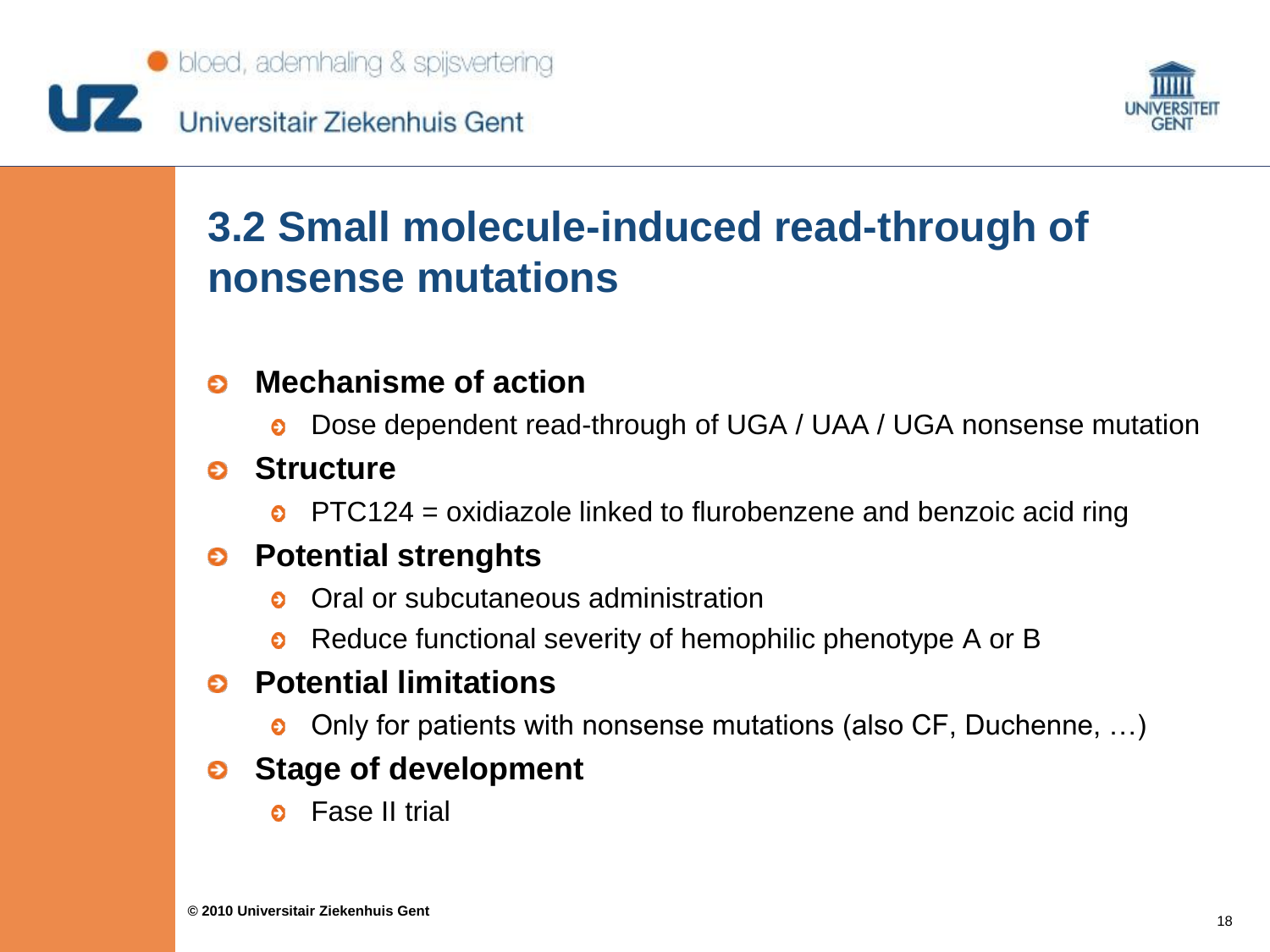![](_page_18_Picture_0.jpeg)

![](_page_18_Picture_1.jpeg)

## **4. Bio-engineering strategies to modify hemostatic proteins**

### **4.1 Wish list for characteristics of hemophilic treatment**  $\bullet$

- **■** Least invasive method of administration (TD, po, SC, nasal)
- Least requirement for dose manipulation due to interindividual € differences in recovery / clearance
- Maximal (supraphysiologic) half-life ๑
- Lowest or (even better) no immunogenicity
- Highest tolerability €
- Lowest thrombogenic risk
- Lowest costΘ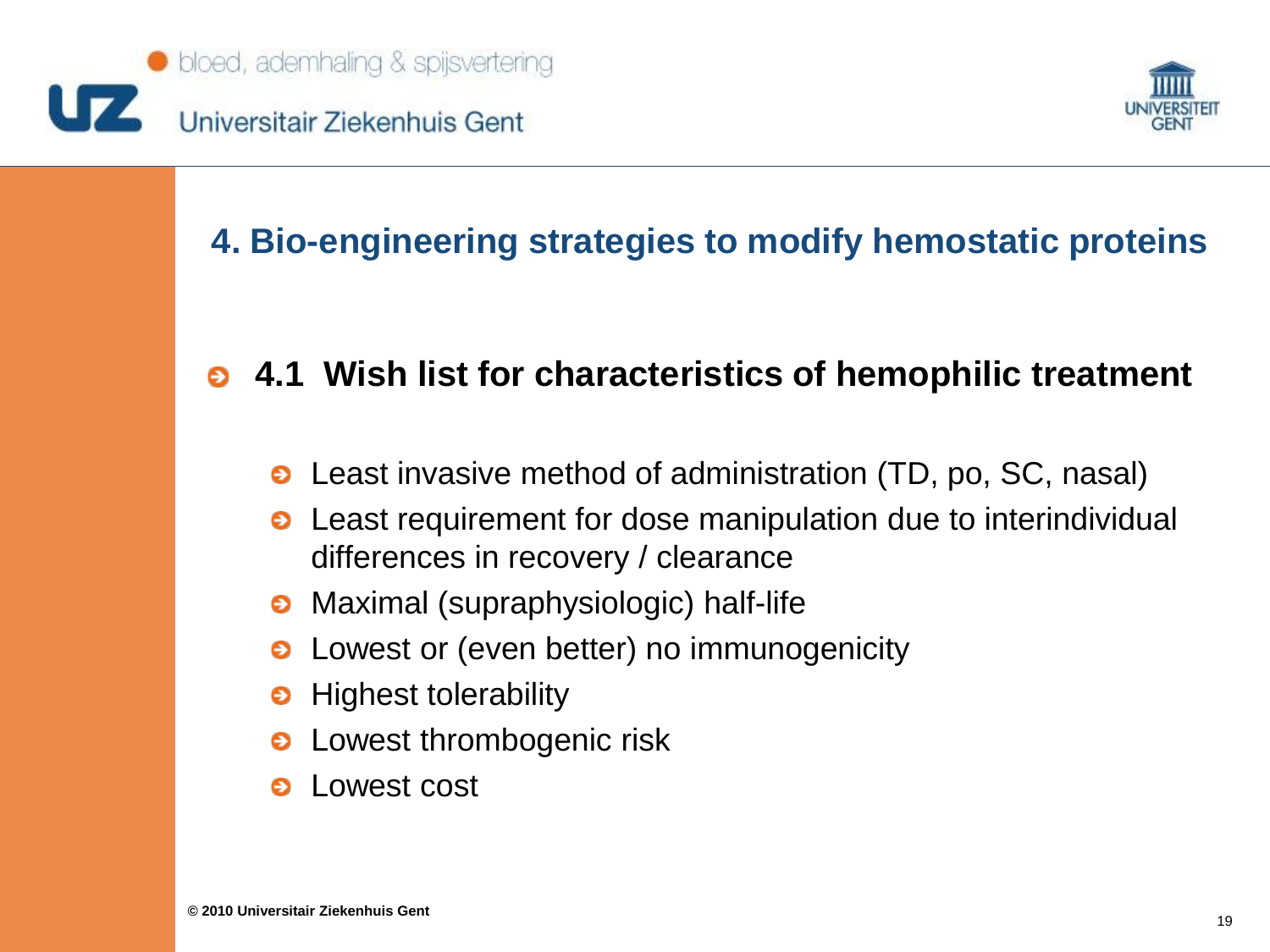![](_page_19_Picture_0.jpeg)

![](_page_19_Picture_1.jpeg)

### **4.2 Mechanisms** Θ

#### Chemical modification  $\bullet$

**PEGylation, glycoPEGylation, polysialysation** 

### • Fusion to protein conjugates

**o** Fc-IgG fusion, fusion to albumin, fusion to transmucosal carrier protein

Site-directed mutagenesis : rhFVIIa (NN1731 / BAY86-6150)⊖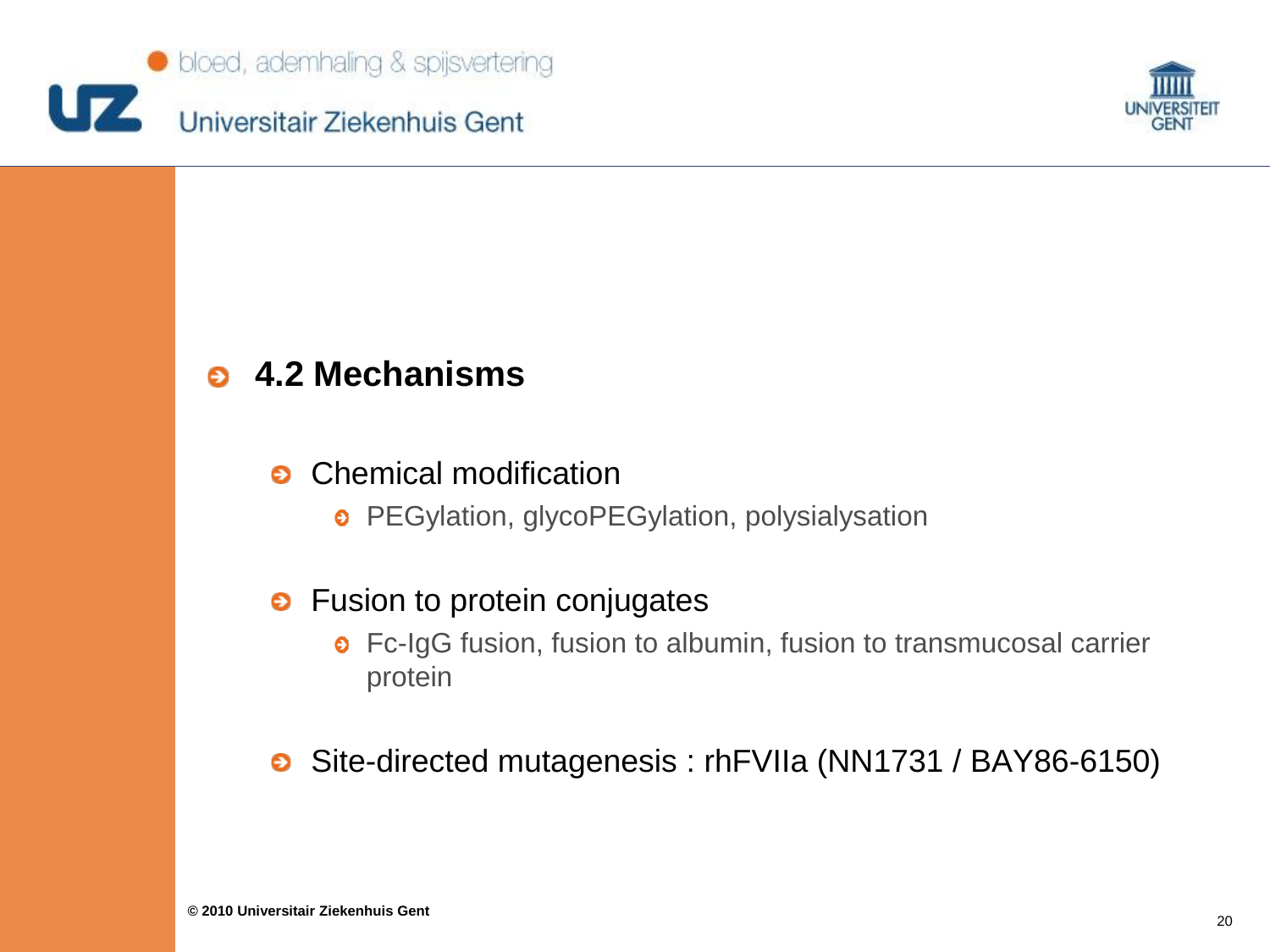![](_page_20_Picture_0.jpeg)

![](_page_20_Picture_1.jpeg)

# Universitair Ziekenhuis Gent

|                                                               | -Reduces im-<br>munogenicity<br>by shielding<br>epitopes<br>-Widely used                      | -Accumulation<br>of PEG<br>-Non targeted<br>conjugation<br>may mask<br>essential<br>functional<br>residues | glyco-PEG-<br><b>rFIX</b><br>-Fase II/III :<br>glyco-PEG-<br>rFVIIa |
|---------------------------------------------------------------|-----------------------------------------------------------------------------------------------|------------------------------------------------------------------------------------------------------------|---------------------------------------------------------------------|
| <b>Polysialysation</b><br>© 2010 Universitair Ziekenhuis Gent | -Length of PAS<br>determines<br>half-life<br>-Naturally<br>occurring<br>-Non immuno-<br>genic | - PSA<br>polymers may<br>interfere with<br>enzymatic<br>activity of<br>therapeutic<br>proteins             | <b>Only animal</b><br>models: PSA-<br>rFVIII (murine)<br>21         |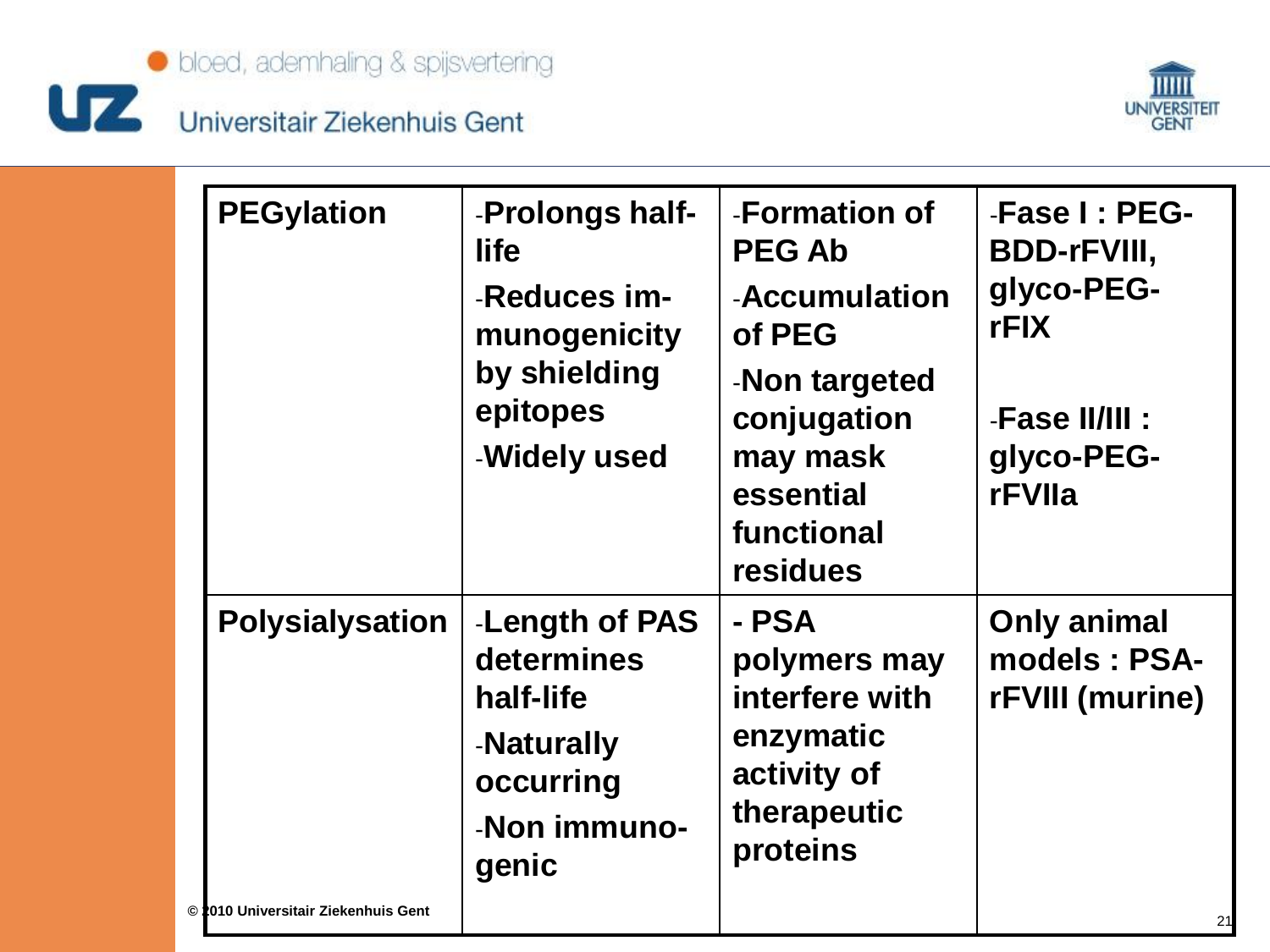![](_page_21_Picture_0.jpeg)

![](_page_21_Picture_1.jpeg)

| <b>Fc fusion</b>                                                    | -Binding of<br>IgG-Fc fused<br>to therapeutic<br>protein to<br><b>FcRn in endo-</b><br>thelial cells<br>-Low immuno-<br>genicity of Fc | -No shielding<br>of therapeutic<br>protein from<br>neutralizing<br>circulating Ab | -Fase II/III :<br>rFVIII-Fc and<br>rFIX-Fc   |
|---------------------------------------------------------------------|----------------------------------------------------------------------------------------------------------------------------------------|-----------------------------------------------------------------------------------|----------------------------------------------|
| <b>Albumin fusion</b><br><b>4 2010 Universitair Ziekenhuis Gent</b> | -Prolongs t $\frac{1}{2}$                                                                                                              | -No shielding<br>from immune<br>effector cells                                    | -Preclinical:<br>rFVIIa<br>-Fase I/II : rFIX |